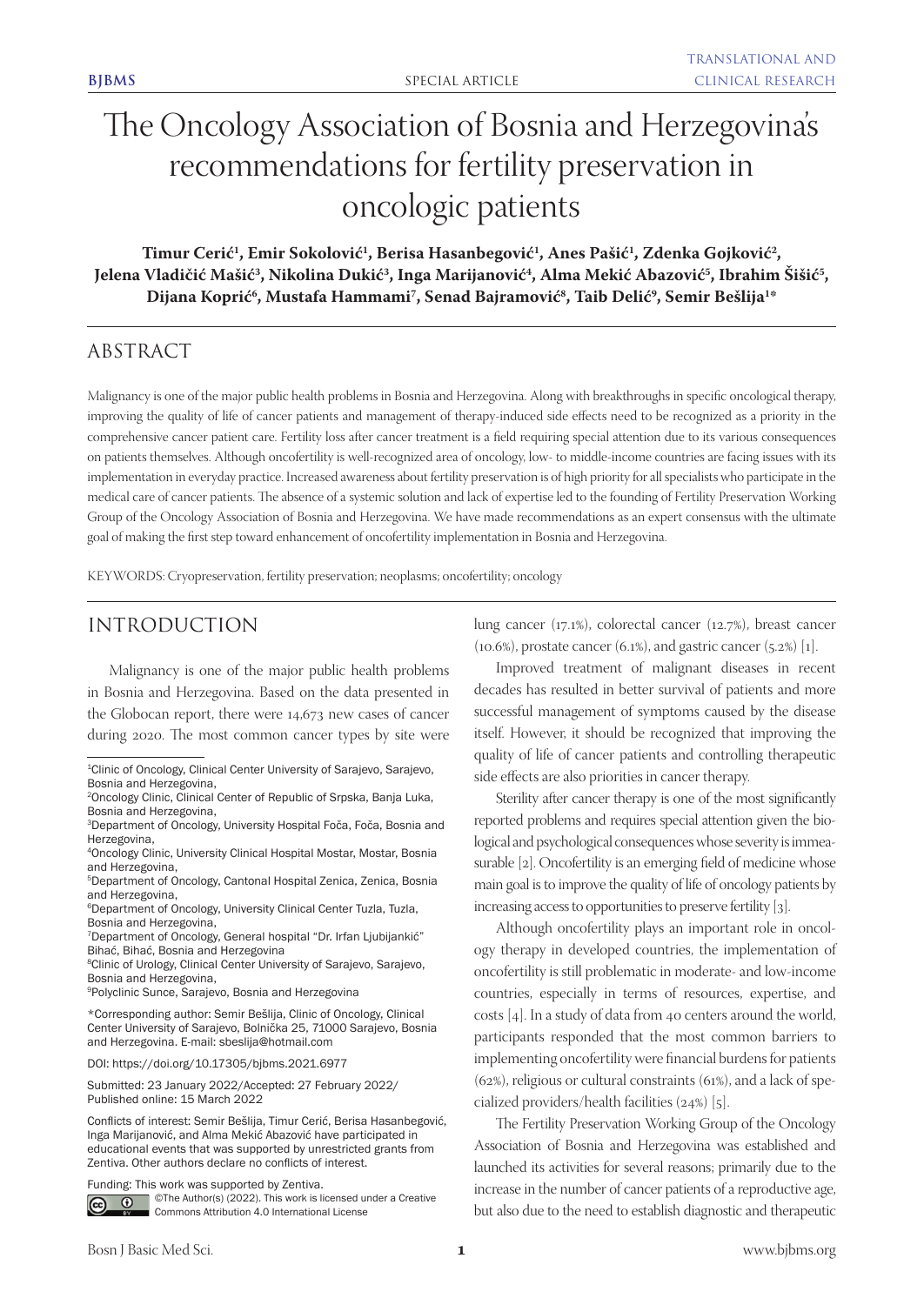recommendations, to facilitate cooperation and work for patients and healthcare professionals (oncologists, gynecologists, urologists, etc.) increased the quality of care for our patients. It is important to know if the patient should be referred to a specialist or a reproductive center. There are very few centers in Bosnia and Herzegovina that deal with fertility procedures, and these centers are mostly private health institutions- meaning that patients are forced to bear the financial costs of such procedures due to lack of health insurance coverage. Aforementioned factors contribute to the psychological and financial stress associated with the treatment of malignant disease, i.e., the decline in the quality of life of patients. An additional goal of the guidelines is to inform decision-makers related to this issue and to find a systemic solution that diminishes stress (psychological and financial) that accompanies malignant disease (Table 1).

## ONCOFERTILITY RECOMMENDATIONS FOR BOSNIA AND HERZEGOVINA

#### Recommendation 1

Patients who have cancer and are at risk of infertility after cancer treatment should be offered multidisciplinary counseling. Discussion should be started as soon as possible, before initiating treatment and this should be documented in the patient's record [6-9].

## PRESERVATION OF FERTILITY IN ADULT FEMALE ONCOLOGICAL PATIENTS – RECOMMENDATIONS

### Recommendation 2.1

Available fertility preservation options in women include oocyte cryopreservation, ovarian tissue cryopreservation (OTC), embryo cryopreservation, *in vitro* oocyte maturation (IVM), ovarian transposition, gonadotropin-releasing hormone (GnRH) agonists protection (ovarian suppression), and fertility sparing surgery.

#### Recommendation 2.2

Cryopreservation of oocytes should be offered as an established option for fertility preservation [10-15]. Cryopreservation of oocytes, along with cryopreservation of embryos, is considered the "gold standard" for preserving fertility. The oocyte cryopreservation technique requires about two weeks to stimulate the oocytes before storing them, so the start of specific cancer treatment could be delayed [8]. The live birth rate as a measure of oocyte cryopreservation success published in Cobo *et al*. (2016) is 50% in women not older than 35 years and 22.9% in women older than 36 years [16].

#### Recommendation 2.3

Embryo cryopreservation should be offered as an established fertility preservation option [10,14,17-23]. Ovarian stimulation is required, and this procedure takes an average of two weeks [8]. The live birth rate as a measure of embryo cryopreservation success ranges from 20% to 45% [24,25].

#### Recommendation 2.4

OTC and reimplantation should be offered as an acceptable fertility-preservation technique and it is no longer considered experimental [7]. This technique is of the utmost importance for patients who need to start cancer treatment urgently, because ovarian stimulation is not needed, as well as for prepubertal patients for whom OTC is the only option for preserving fertility [8]. Reported live birth rates in the OTC literature from selected studies range from 18.2% to 40% [24,26-30]. Ovarian reimplantation is considered safe in terms of the risk of reintroducing cancer cells into the body, provided that previous pelvic invasion is ruled out [31]. After reimplantation of ovarian tissue, a five-year oncological monitoring is recommended [32]. Due to the higher risk of ovarian cancer in patients with the BRCA mutation, OTC for transplantation is not recommended [7].

#### Recommendation 2.5

Protective ovarian suppression by GnRH agonists may be offered to breast cancer patients receiving chemotherapy only when other established fertility preservation techniques such as oocytes, embryo cryopreservation, and OTC are not feasible [6]. Several randomized studies and meta-analyses have evaluated the efficacy of GnRH agonists for ovarian protection, but the results have been inconsistent [33-44].

#### Recommendation 2.6

IVM should be offered as an innovative option to preserve fertility in exceptional circumstances [45-47]. It should be offered to patients, in whom there is not enough time for ovarian stimulation, but in whom there is an indication for cryopreservation of oocytes. This technique should be discussed with patients who carry BRCA mutations at the time of oophorectomy if other fertility options are not feasible [7].

#### Recommendation 2.7

The ovarian transposition technique may be useful for patients who are candidates for pelvic radiotherapy. Patients should be informed of the limited success of this technique due to unpredictable damage of radiation dissipation [6].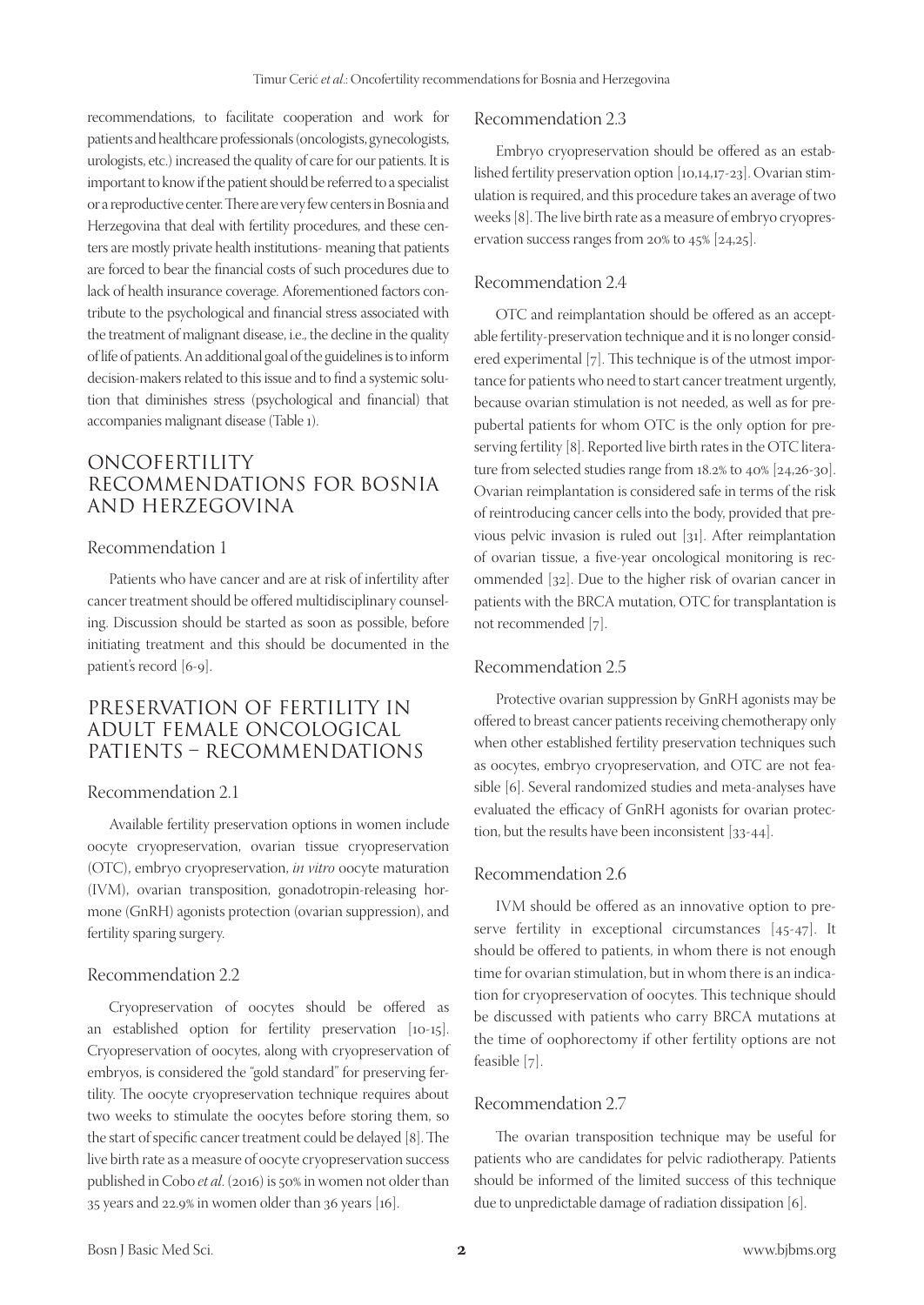|             |  |  | <b>TABLE 1.</b> Oncofertility recommendations for Bosnia and |  |  |
|-------------|--|--|--------------------------------------------------------------|--|--|
| Herzegovina |  |  |                                                              |  |  |

| Oncofertility recommendations for Bosnia and Herzegovina |                                                                                                                                                                                                                                                                                                                                   |  |  |
|----------------------------------------------------------|-----------------------------------------------------------------------------------------------------------------------------------------------------------------------------------------------------------------------------------------------------------------------------------------------------------------------------------|--|--|
|                                                          | 1. Patients who have cancer and are at risk of infertility after<br>cancer treatment should be offered multidisciplinary<br>counseling [6-9]                                                                                                                                                                                      |  |  |
| Adult<br>female<br>oncological<br>patients               | 2.1. Available fertility preservation options in women include<br>oocyte cryopreservation, ovarian tissue cryopreservation,<br>embryo cryopreservation, in vitro oocyte maturation,<br>ovarian transposition, gonadotropin-releasing<br>hormone (GnRH) agonists protection (ovarian<br>suppression) and fertility sparing surgery |  |  |
|                                                          | 2.2. Cryopreservation of oocytes should be offered as an<br>established option for fertility preservation [10-15]                                                                                                                                                                                                                 |  |  |
|                                                          | 2.3. Embryo cryopreservation is an established option for<br>fertility preservation [10,14,17-23]                                                                                                                                                                                                                                 |  |  |
|                                                          | 2.4. Ovarian tissue cryopreservation and reimplantation<br>should be offered as an acceptable fertility-preservation<br>technique and is no longer considered experimental [7]                                                                                                                                                    |  |  |
|                                                          | 2.5. Protective ovarian suppression by GnRH agonists may be<br>offered to breast cancer patients receiving chemotherapy<br>only when other established fertility preservation<br>techniques such as oocytes, embryo cryopreservation,<br>and ovarian tissue cryopreservation are not feasible [6]                                 |  |  |
|                                                          | 2.6. In vitro oocyte maturation should be offered as an<br>innovative option for fertility preservation in the special<br>circumstances [45-47]                                                                                                                                                                                   |  |  |
|                                                          | 2.7. The ovarian transposition technique may be useful for<br>patients who are candidates for pelvic radiotherapy [6]                                                                                                                                                                                                             |  |  |
|                                                          | 2.8. Patients undergoing surgical treatment for early-stage<br>gynecological malignancies should discuss with their<br>gynecologist the possibilities of surgical techniques to<br>preserve fertility [7]                                                                                                                         |  |  |
| Adult male<br>oncological<br>patients                    | 3.1. Cryopreservation of ejaculated sperm is a standard<br>option for preserving fertility in mature men, oncology<br>patients, before starting chemotherapy [6,7]                                                                                                                                                                |  |  |
|                                                          | 3.2. If the semen collection by ejaculation is not feasible,<br>surgical extraction of sperm should be offered [7]                                                                                                                                                                                                                |  |  |
|                                                          | 3.3. GnRH analogs should not be offered for male patients as<br>a fertility preservation technique                                                                                                                                                                                                                                |  |  |
|                                                          | 3.4. Testicular tissue cryopreservation is still considered as an<br>investigational and experimental technique for fertility<br>preservation [7,49]                                                                                                                                                                              |  |  |
|                                                          |                                                                                                                                                                                                                                                                                                                                   |  |  |

#### Recommendation 2.8

Patients undergoing surgical treatment of early gynecological malignancies should discuss with their gynecologist the possibilities of surgical techniques to preserve fertility [7].

# PRESERVATION OF FERTILITY IN ADULT MALE ONCOLOGICAL PATIENTS – RECOMMENDATIONS

#### Recommendation 3.1

Cryopreservation of ejaculated sperm is a standard option for preserving fertility in mature male oncology patients, before starting chemotherapy [6,7]. If collecting semen by masturbation is not feasible, patients should be advised to discuss with their urologist other available options such as the use of phosphodiesterase type 5 inhibitors, vibration stimulation, electroejaculation, or alpha-agonist therapy for patients with retrograde ejaculation. [7].

#### Recommendation 3.2

If collecting semen through ejaculation is not feasible, patients should be offered surgical sperm extraction. This technique is extremely important for patients with single testicles or contralateral testicular atrophy, because this group of patients is at higher risk of azoospermia [7]. Testicular sperm extraction with an operating microscope can be particularly useful for identifying focal areas with active spermatogenesis, as this technique can ensure greater efficacy in oncology patients [48].

#### Recommendation 3.3

GnRH analogs should not be offered for male patients as a fertility preservation technique, because human studies have not shown the effectiveness of this procedure.

## Recommendation 3.4

Cryopreservation of testicular tissue is still considered an experimental technique for preserving fertility. It is the only option for preserving fertility for patients in the prepubertal period and should be offered only through clinical trials [7,49].

## CONCLUSION

Increasing awareness of fertility preservation and willingness to discuss this topic is a priority for all specialists involved in the medical care of cancer patients. These recommendations were given by the Working Group for Preservation of Fertility of the Oncology Association in Bosnia and Herzegovina as an expert consensus with the goal to be the first step in improving the implementation of oncofertility in Bosnia and Herzegovina. We strongly encourage the launch of clinical trials and research projects aimed at clarifying and defining fertility preservation options for cancer patients in our country.

## REFERENCES

- [1] World Health Organization International Agency for Research on Cancer (IARC). GLOBOCAN 2020: Estimated Cancer Incidence, Mortality and Prevalence Worldwide in 2020; 2020. Available from: https://www.gco.iarc.fr/today/data/ factsheets/populations/70-bosnia-and-herzegovina-fact-sheets. pdf [Last accessed on 2021 Oct 27].
- [2] Patrizio P, Butts S, Caplan A. Ovarian tissue preservation and future fertility: emerging technologies and ethical considerations. J Natl Cancer Inst Monogr. 2005;34:107-10. https://doi.org/10.1093/jncimonographs/lgi023.
- [3] De Vos M, Smitz J, Woodruff TK. Fertility preservation in women with cancer. Lancet 2014;384(9950):1302-10.
- [https://doi.org/10.1016/S0140-6736\(14\)60834-5](https://doi.org/10.1016/S0140-6736(14)60834-5)
- [4] Bourlon MT, Anazodo A, Woodruff TK, Segelov E. Oncofertility as a universal right and a global oncology priority. JCO Glob Oncol. 2020;6:314-6.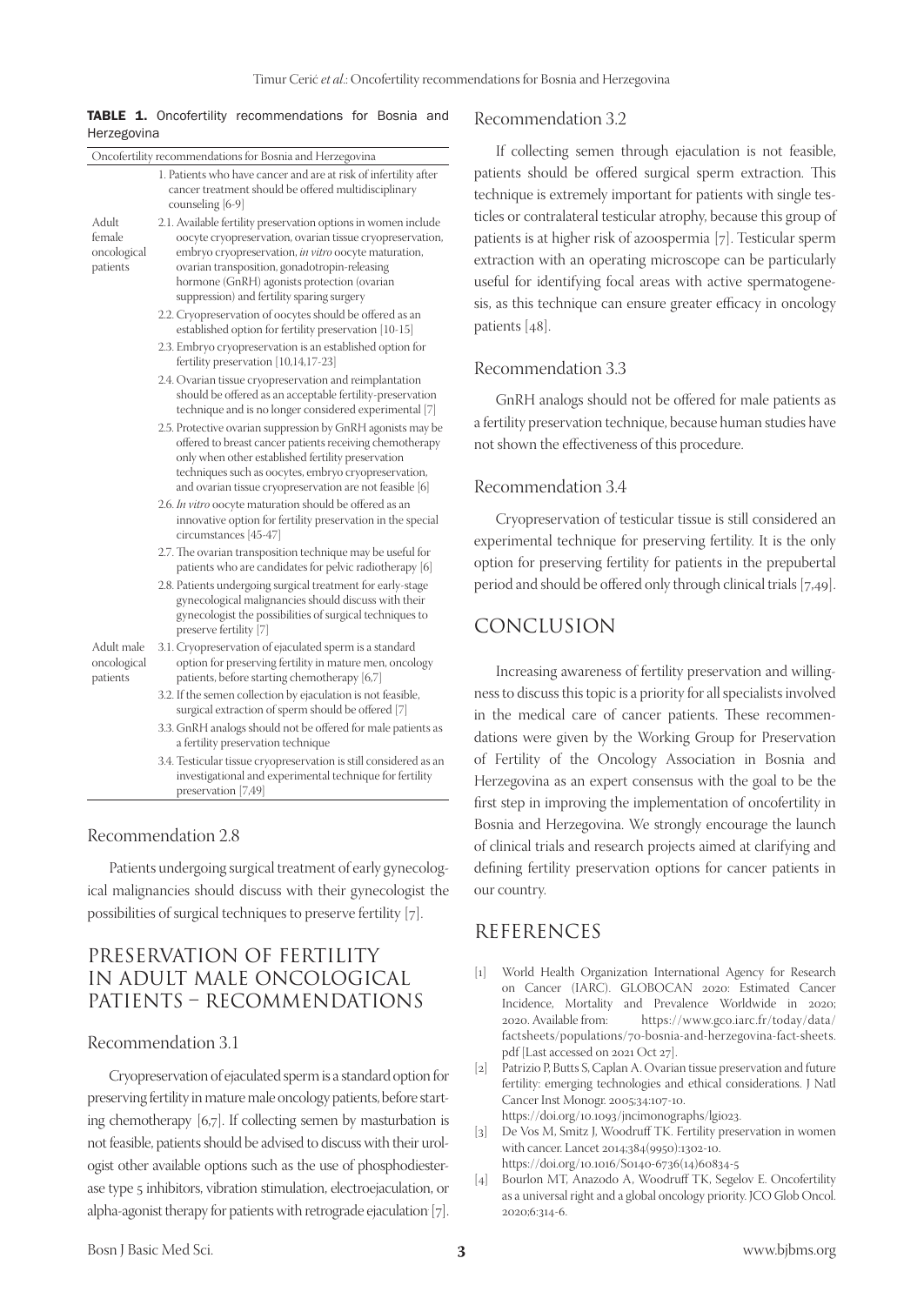https://doi.org/10.1200/GO.19.00337

[5] Rashedi AS, de Roo SF, Ataman LM, Edmonds ME, Silva AA, Scarella A, et al. Survey of Fertility Preservation Options Available to Patients With Cancer Around the Globe. JCO Glob Oncol 2020;6:008144.

https://doi.org/10.1200/JGO.2016.008144.

- [6] Oktay K, Harvey BE, Partridge AH, Quinn GP, Reinecke J, Taylor HS, et al. Fertility preservation in patients with cancer: ASCO clinical practice guideline update. J Clin Oncol 2018;36(19):1994-2001. https://doi.org/10.1200/JCO.2018.78.1914.
- [7] Practice Committee of the American Society for Reproductive Medicine. Fertility preservation in patients undergoing gonadotoxic therapy or gonadectomy: A committee opinion. Fertil Steril 2019;112(6):1022-33. https://doi.org/10.1016/j.fertnstert.2019.09.013.
- [8] Dolmans MM, Lambertini M, Macklon KT, Almeida Santos T, Ruiz-Casado A, Borini A, et al. EUropean REcommendations for female FERtility preservation (EU-REFER): A joint collaboration between oncologists and fertility specialists. Crit Rev Oncol Hematol. 2019;138:233-240.

https://doi.org/10.1016/j.critrevonc.2019.03.010.

[9] Jach R, Pabian W, Spaczyński R, Szamatowicz J, Zbroch T, Knapp P, et al. Recommendations of the fertility preservation working group in oncological, hematological and other patients treated with gonadotoxic therapies ONCOFERTILITY (GROF) of the polish society of oncological gynecology. J Adolesc Young Adult Oncol 2017;6(3):388-395.

https://doi.org/10.1089/jayao.2017.0039.

- [10] Rienzi L, Gracia C, Maggiulli R, LaBarbera AR, Kaser DJ, Ubaldi FM, et al. Oocyte, embryo and blastocyst cryopreservation in ART: Systematic review and meta-analysis comparing slow-freezing versus vitrification to produce evidence for the development of global guidance. Hum Reprod Update 2017;23:139-55. https://doi.org/10.1093/humupd/dmw038.
- [11] Cobo A, Garcia-Velasco JA, Domingo J, Remohi J, Pellicer A. Is vitrification of oocytes useful for fertility preservation for age-related fertility decline and in cancer patients? Fertil Steril 2013;99(6):1485-95. https://doi.org/10.1016/j.fertnstert.2013.02.050.
- [12] Druckenmiller S, Goldman KN, Labella PA, Fino ME, Bazzocchi A, Noyes N. Successful oocyte cryopreservation in reproductive-aged cancer survivors. Obstet Gynecol 2016;127(3):474-80. https://doi.org/10.1097/AOG.0000000000001248
- [13] Massarotti C, Scaruffi P, Lambertini M, Remorgida V, Del Mastro L, Anserini P. State of the art on oocyte cryopreservation in female cancer patients: A critical review of the literature. Cancer Treat Rev 2017;57:50-7.

https://doi.org/10.1016/j.ctrv.2017.04.009.

- [14] Cobo A, Garcia-Velasco J, Domingo J, Pellicer A, Remohi J. Elective and onco-fertility preservation: Factors related to IVF outcomes. Hum Reprod 2018;33:2222-31. https://doi.org/10.1093/humrep/dey321.
- [15] Rodriguez-Wallberg KA, Waterstone M, Anastacio A. Ice age: Cryopreservation in assisted reproduction-an update. Reprod Biol 2019b;19(2):119-26.

https://doi.org/10.1016/j.repbio.2019.04.002.

- [16] Cobo A, García-Velasco JA, Coello A, Domingo J, Pellicer A, Remohí J. Oocyte vitrification as an efficient option for elective fertility preservation. Fertil Steril. 2016;105(3):755-64.e8. https://doi.org/10.1016/j.fertnstert.2015.11.027.
- [17] Dolmans MM, Demylle D, Martinez-Madrid B, Donnez J. Efficacy of *in vitro* fertilization after chemotherapy. Fertil Steril 2005;83:897-901.

https://doi.org/10.1016/j.fertnstert.2004.08.035.

- [18] Barcroft J, Dayoub N, Thong KJ. Fifteen year follow-up of embryos cryopreserved in cancer patients for fertility preservation. J Assist Reprod Genet 2013;30(11):1407-13. https://doi.org/10.1007/s10815-013-0024-z.
- [19] Courbiere B, Decanter C, Bringer-Deutsch S, Rives N, Mirallie S, Pech JC, et al. Emergency IVF for embryo freezing to preserve female fertility: A French multicentre cohort study. Hum Reprod

2013;28:2381-8.

https://doi.org/10.1093/humrep/det268.

- [20] Debrock S, Peeraer K, Fernandez Gallardo E, De Neubourg D, Spiessens C, D'Hooghe TM. Vitrification of cleavage stage day 3 embryos results in higher live birth rates than conventional slow freezing: A RCT. Hum Reprod 2015;30:1820-30. https://doi.org/10.1093/humrep/dev134.
- [21] Dolmans MM, de Ouderaen SH, Demylle D, Pirard C. Utilization rates and results of long-term embryo cryopreservation before gonadotoxic treatment. J Assist Reprod Genet 2015;32(8):1233-7. https://doi.org/10.1007/s10815-015-0533-z.
- [22] Alvarez RM, Ramanathan P. Fertility preservation in female oncology patients: The influence of the type of cancer on ovarian stimulation response. Hum Reprod 2018;33(11):2051-9. https://doi.org/10.1093/humrep/dew158.
- [23] Rodriguez-Wallberg KA, Marklund A, Lundberg F, Wikander I, Milenkovic M, Anastacio A, et al. A prospective study of women and girls undergoing fertility preservation due to oncologic and non-oncologic indications in Sweden-Trends in patients' choices and benefit of the chosen methods after long-term follow up. Acta Obstet Gynecol Scand 2019a;98(5):604-15. https://doi.org/10.1111/aogs.13559.
- [24] Donnez J, Dolmans MM, Diaz C, Pellicer A. Ovarian cortex transplantation: Time to move on from experimental studies to open clinical application. Fertil Steril. 2015;104(5):1097-8. https://doi.org/10.1016/j.fertnstert.2015.08.005.
- [25] Oktay K, Turan V, Bedoschi G, Pacheco FS, Moy F. Fertility preservation success subsequent to concurrent aromatase inhibitor treatment and ovarian stimulation in women with breast cancer. J Clin Oncol 2015;33(22):2424-9.

https://doi.org/10.1200/JCO.2014.59.3723.

- [26] Van der Ven H, Liebenthron J, Beckmann M, Toth B, Korell M, Krüssel J, et al, FertiPROTEKT Network. Ninety-five orthotopic transplantations in 74 women of ovarian tissue after cytotoxic treatment in a fertility preservation network: Tissue activity, pregnancy and delivery rates. Hum Reprod 2016;31(9):2031-41. https://doi.org/10.1093/humrep/dew165.
- [27] Diaz-Garcia C, Domingo J, Garcia-Velasco JA, Herraiz S, Mirabet V, Iniesta I, et al. Oocyte vitrification versus ovarian cortex transplantation in fertility preservation for adult women undergoing gonadotoxic treatments: A prospective cohort study. Fertil Steril. 2018;109(3):478-85.e2.

https://doi.org/10.1016/j.fertnstert.2017.11.018.

- [28] Meirow D, Ra'anani H, Shapira M, Brenghausen M, Derech Chaim S, Aviel-Ronen S, et al. Transplantations of frozen-thawed ovarian tissue demonstrate high reproductive performance and the need to revise restrictive criteria. Fertil Steril. 2016;106(2):467-74. https://doi.org/10.1016/j.fertnstert.2016.04.031.
- [29] Donnez J, Dolmans MM. Fertility preservation in women. N Engl J Med. 2017;377(17):1657-65.

https://doi.org/1010.1056/NEJMra1614676

[30] Jensen AK, Macklon KT, Fedder J, Ernst E, Humaidan P, Andersen CY. 86 successful births and 9 ongoing pregnancies worldwide in women transplanted with frozen-thawed ovarian tissue: Focus on birth and perinatal outcome in 40 of these children. J Assist Reprod Genet 2017;34(3):325-36.

https://doi.org/10.1007/s10815-016-0843-9.

- [31] Jach R, Spaczynski R, Kurzawa R, Radwan M, Rzepka J, Swornik M, et al. Updating the recommendations of the Working Group for the preservation of fertility in oncological and hematological patients and other patients treating gonadier therapies ONCOFERTILITY (GROF) of the Polish society of oncological gynecology regarding cryopreserves and autologous transplant. Ginekol Pol 2021;92(9). https://doi.org/10.5603/GP.a2021.0151.
- [32] Andersen CY, Bollerup AC, Kristensen SG. Defining quality assuranceand quality control measures in connection with ovarian tissue cryopreservation and transplantation: A call to action. Hum Reprod. 2018;33(7):1201-4.

https://doi.org/10.1093/humrep/dey105.

[33] Chen H, Li J, Cui T, Hu L. Adjuvant gonadotropin-releasing